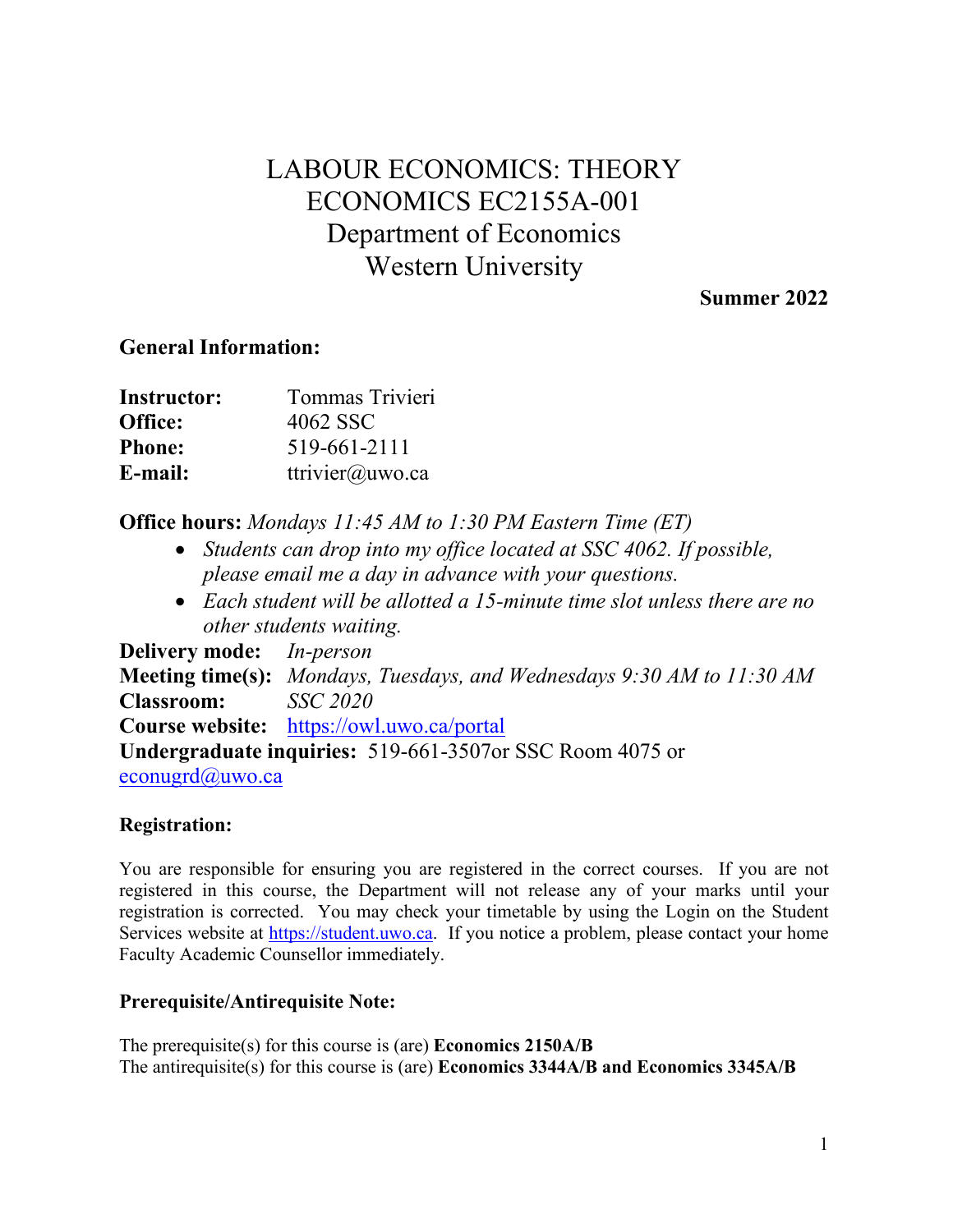*(The prerequisites and antirequisites for your course can be found in the Western Calendar at: [http://westerncalendar.uwo.ca/Courses.cfm?Subject=ECONOMIC&SelectedCalendar=Live&](http://westerncalendar.uwo.ca/Courses.cfm?Subject=ECONOMIC&SelectedCalendar=Live&ArchiveID)  [ArchiveID](http://westerncalendar.uwo.ca/Courses.cfm?Subject=ECONOMIC&SelectedCalendar=Live&ArchiveID)*)

You are responsible for ensuring that you have successfully completed all course prerequisites, and that you have not taken any anti-requisite courses. Lack of prerequisites may not be used as a basis for appeal. If you are found to be ineligible for a course, you may be removed from it at any time and you will receive no adjustment to your fees. This decision cannot be appealed.

If you find that you do not have the course prerequisites, it is in your best interest to drop the course well before the end of the add/drop period. Your prompt attention to this matter will not only help protect your academic record, but will ensure that spaces become available for students who require the course in question for graduation.

# **Course Description:**

Labour economics encompasses the questions of the supply of and demand for labour in the aggregate and of various skills. Alternative approaches to these questions will be discussed as well as their effects on the distribution of earnings and the level of unemployment.

# **Course Objectives:**

 The goal of the course is to introduce students to traditional and contemporary topics in labour economics. The class provides students a systematic development of the theory of labour demand, labour supply, and the interaction of labour demand and labour supply that determines wage and employment. This course also aims to investigate reasons for wage differentials to exist among workers and to equip students with knowledge on human capital theory, wage structures across markets, and unemployment. Another purpose of the course is to familiarize students with empirical findings on discussed topics.

# **Course Learning Outcomes:**

By the end of the course, as a successful student, you will be able to:

- 1. Analyze supply and demand behaviors in labour markets and understand how the interaction between supply and demand determines wages and employment.
- 2. Explain why there are wage differentials exist among workers and the wage structures across markets.
- 3. Evaluate the effects of government policies, such as minimum wage laws and income maintenance schemes.
- 4. Apply human capital theory to explain the decision to invest in human capital.
- 5. Explain causes and consequences of unemployment.
- 6. Describe empirical findings on the theory of labour demand, labour supply and their interaction.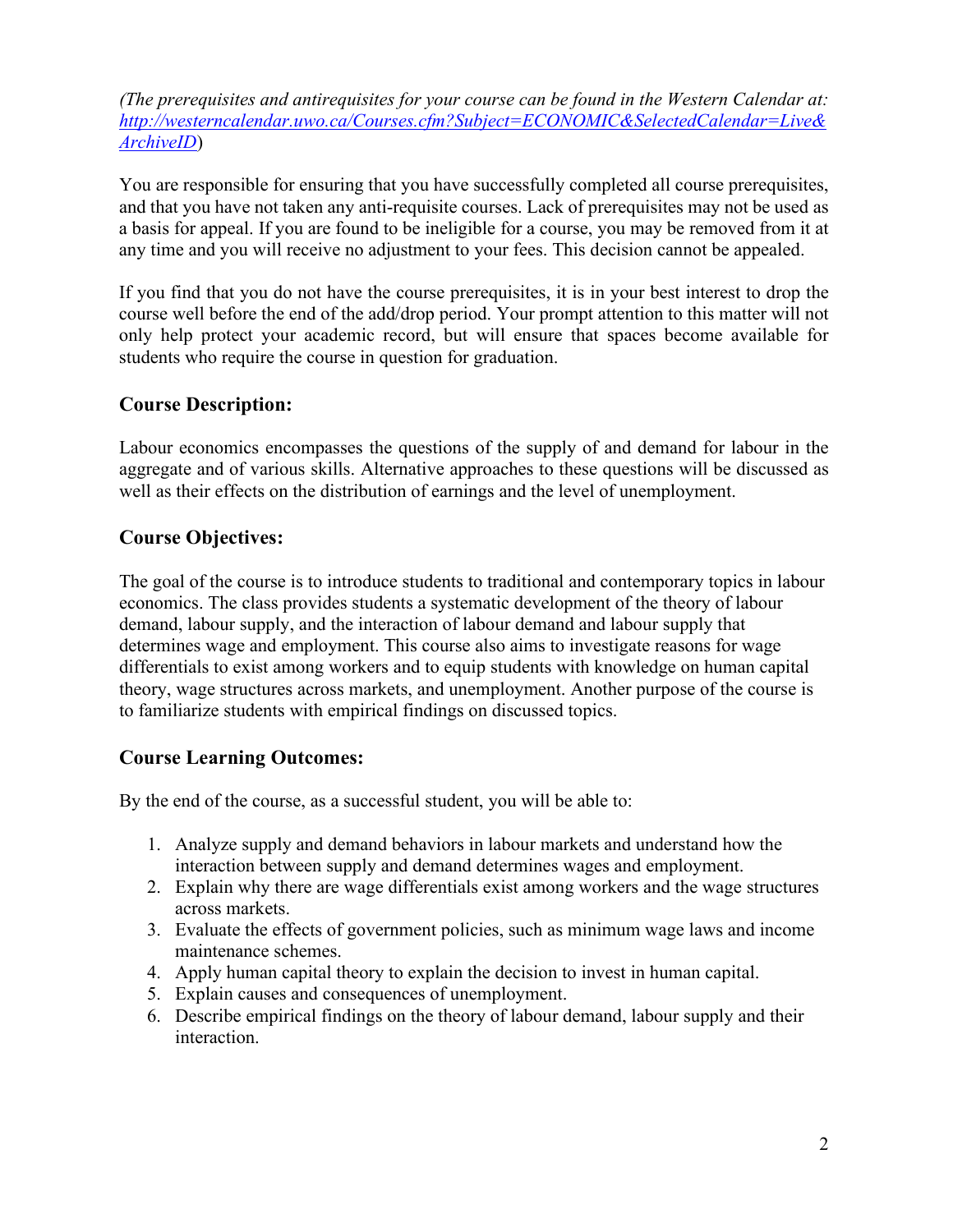# **Textbook(s) and Course Materials:**

Required: Labour Market Economics, 9th edition, by Benjamin, Gunderson, Lemieux, Riddell and Schirle

 The physical copy or e-Text can be purchased from Western's Bookstore at: [https://bookstore.uwo.ca/textbook](https://bookstore.uwo.ca/textbook-search?campus=UWO&term=W2021B&courses%5B0%5D=001_UW/ECO2155B)[search?campus=UWO&term=W2021B&courses%5B0%5D=001\\_UW/ECO2155B](https://bookstore.uwo.ca/textbook-search?campus=UWO&term=W2021B&courses%5B0%5D=001_UW/ECO2155B) 

Important notes:

- 1. Access to Connect is not required for all assessments.
- 2. I will assign readings and practice questions based on the 9th edition.

### **Communication:**

- *Students should check the course OWL site every 24-48 hours*
- • You should check OWL announcements multiple times per week. You are responsible for any announcements made including any changes made to the syllabus as well as test date changes.
- For questions related to course content, you should either post them on the OWL forum so that everyone can access answers to questions or ask them during office hours.
- • For questions unrelated to course content, you should contact the instructor via email from your UWO email account. You will typically receive a response within 24-48 hours except for weekends and holidays. Please note that I might NOT respond to email such as the following:
	- o Any questions about information that are already on this syllabus or elsewhere on OWL such as exam/quiz dates, exam/quiz times, course materials, makeup policy etc. If you have not received a reply to your question, please check the syllabus and OWL.
	- o Requests for extra assignments, reweighting of exams, assignments etc. which are different from what is stated in the course syllabus.
- answers provided by students. Questions not answered by other students will receive a • Students are encouraged to answer each other's questions on the forums. The forums will be monitored by the instructor or teaching assistant to correct and/or supplement response from the instructor or teaching assistant.
- Each student will have a 15-min time slot which can be extended if there are no other • During office hours, your questions will be answered on first come first served basis. students in the waiting room for office hours.

#### **Technical Requirements**

- *Laptop or computer*
- *Stable internet connection*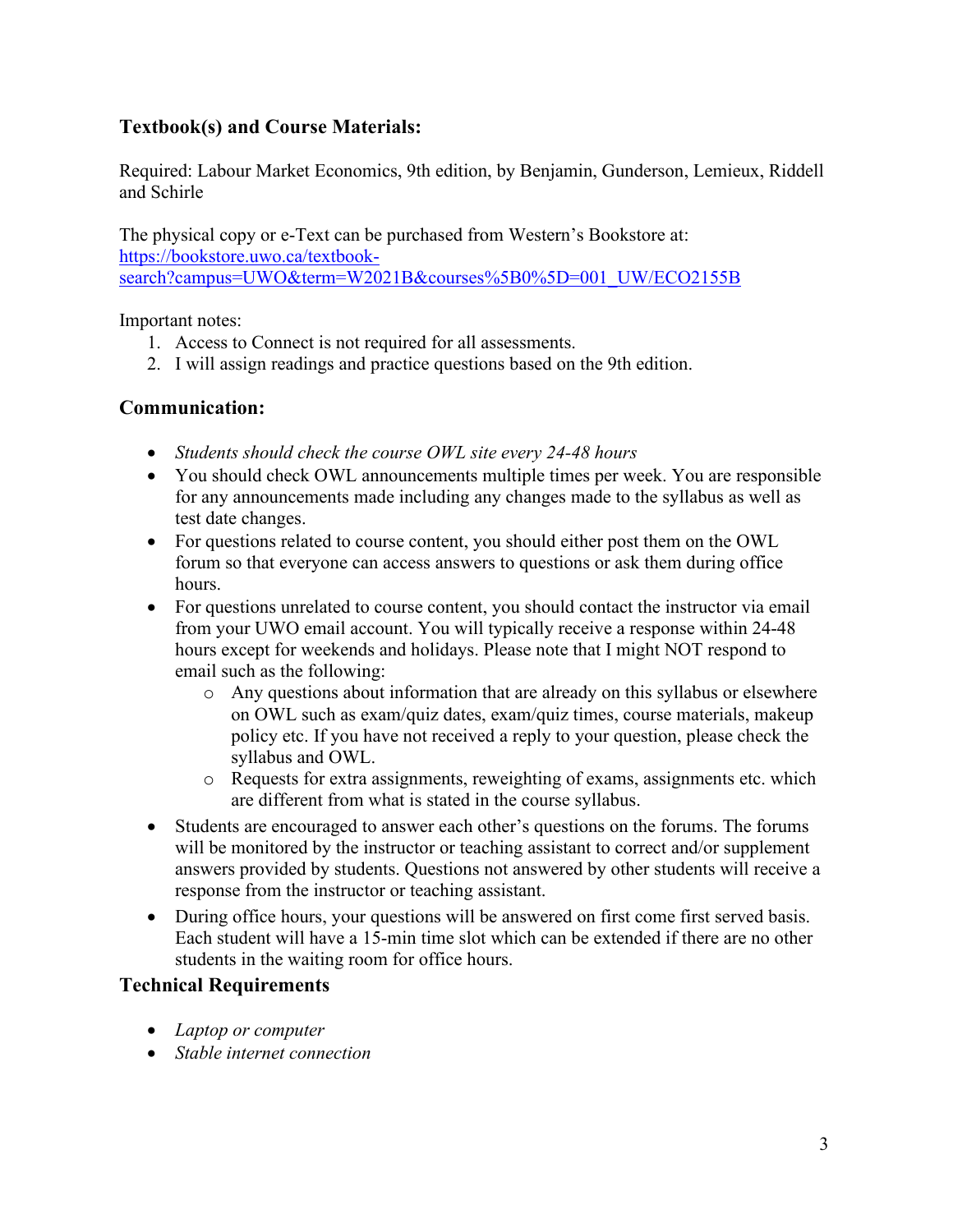For technical support, see the OWL help page or contact Western Technology Services Helpdesk [\(https://wts.uwo.ca/about-wts/contact.html\)](https://wts.uwo.ca/about-wts/contact.html). Google Chrome or Mozilla Firefox are the preferred browsers for OWL; update your browser frequently.

## **Assessments and Grading:**

Your course grade will be based on two assignments, two midterms, and a final exam as listed on the assessment table below.

 schedule of all assessments. You will be notified if there are any changes. The exact coverage Please note that all dates and times are tentative. The Registrar's office will be approving the of material is also tentative and will be confirmed ahead of each assessment.

| <b>Assessments</b> | <b>Tentative Date and Time</b>                       | <b>Tentative Material</b>                                        | Weight |
|--------------------|------------------------------------------------------|------------------------------------------------------------------|--------|
|                    |                                                      |                                                                  |        |
| Assignment 1       | Due on May 24, 2022                                  | Chapters $1, 2, 3$                                               | $10\%$ |
| Assignment 2       | Due on June $6, 2022$                                | Chapters $5, 6, 7, 8$                                            | 10%    |
| Midterm 1          | Wednesday, May 25, 2022<br>$-$ --9:30 AM to 11:15 AM | Chapters $1, 2, 3, 4$                                            | 20%    |
| Midterm 2          | Wednesday, June 8, 2022 -<br>$-9:30$ AM to 11:15 AM  | Chapters 5, 6, 7, 8, 9                                           | 20%    |
| Final Exam         | Set by Office of Registrar                           | All chapters: $1, 2, 3$ ,<br>4, 5, 6, 7, 8, 9, 10, 12,<br>16, 17 | 40%    |

Important notes:

- *All exams are closed book. Nothing is permitted unless they are authorized by the instructor and such authorization must be stated explicitly during the examination*
- *Tentative Midterm Exam Details: Midterm exams will be held in class during regular class time. They are 75-minute-long. Test timing will be confirmed, and additional test details will be provided one week prior to each test date.*
- *format. The Final Exam will be scheduled by the Registrar. Once the time and date of*  • *Tentative Final Exam Details: The Final Exam will be cumulative and will be mixed the Final Exam is available, it will be announced on OWL.*
- *Policies regarding missed exams, late assignments:* 
	- o If you miss any assessments, request academic consideration either through a self-reported absence (SRA) or an absence approved by the Academic Counselling office. Students who miss any assessments must follow Western University's procedures for approval of their absence AND email me no later than 48 hours after the commencement of the exam to receive an accommodation (i.e., make-up exams). Please see the **Please Note Department Policies for Summer 2022** section of this syllabus for details on these procedures. If Western University announces any procedures for the approval of absences during Summer 2022 that supplement or supplant the information provided on this syllabus, please follow those procedures.
	- o Missed assessments without illness self-reports or approved, documented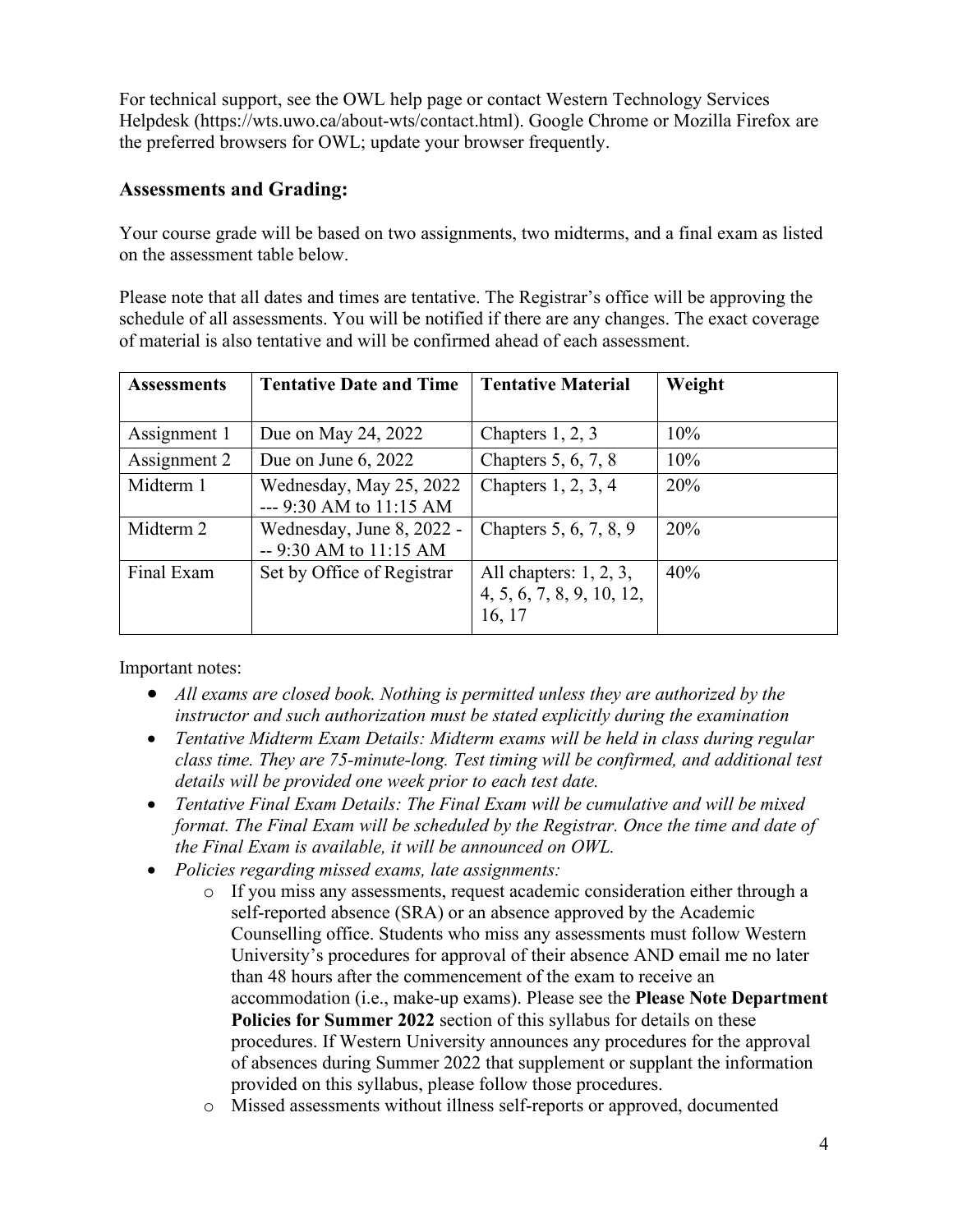official accommodation will be given a mark of zero.

- *Missing two or more assessments during the term is likely to result in an inability to meet the course learning outcomes and/or to pass the course.*
- *If you are a student with a disability and require extra time accommodation, please ensure your accommodation are active on the Accommodated Exams websites for this course 10 days before the assessment. Any accommodations posted there will be applied to your assessment.*

# **Topics Covered and Readings:**

Below is the tentative outline for this course with references to book chapters in parentheses. Modifications should be expected.

- 1. Introduction
- a. Introduction to labour market economics [Ch. 1] 2. Labour Supply
- - a. The theory of labour supply [Ch. 2]
	- b. Labour supply and public policy  $[Ch. 3]$
- a. The theory of labour supply [Ch. 2] b. Labour supply and public policy [Ch. 3] c. Labour supply over the life cycle [Ch. 4] 3. Labour Demand
- - a. Demand for labour in competitive labour markets [Ch. 5]
- a. Demand for labour in competitive labour markets [Ch. 5]<br>b. Labour demand, non-wage benefits, and quasi-fixed costs [Ch. 6]<br>4. Wages and employment in a single labour market [Ch. 7]
- 
- 5. Wage differentials
	- a. Compensating wage differentials [Ch. 8]
- 6. Human capital theory and application
	- training  $[Ch. 9]$ a. Human capital theory: Applications of human capital theory to education and
- 7. Wage structures across markets  $[Ch. 10]$
- 8. Discrimination and male-female earnings differentials [Ch. 12]
- 9. Unemployment
- 8. Discrimination and male-female earnings differentials [Ch. 12] 9. Unemployment a. Meaning, measurement, and Canada's experience [Ch.16] b. Causes and consequences [Ch. 17]
	-

# **Professionalism, Privacy and Copyright:**

- Students are expected to follow the **Student Code of Conduct.**
- course materials for their own educational purposes only. • All lectures and course materials, including slides, presentations, outlines, and similar materials, are protected by **copyright**. Students may take notes and make copies of
- Students may not record lectures, reproduce (or allow others to reproduce), post or distribute lecture notes, assessments, or any other course materials publicly and/or for commercial purposes without written consent of the instructor.

# **Tips on How to Be Successful in this Class:**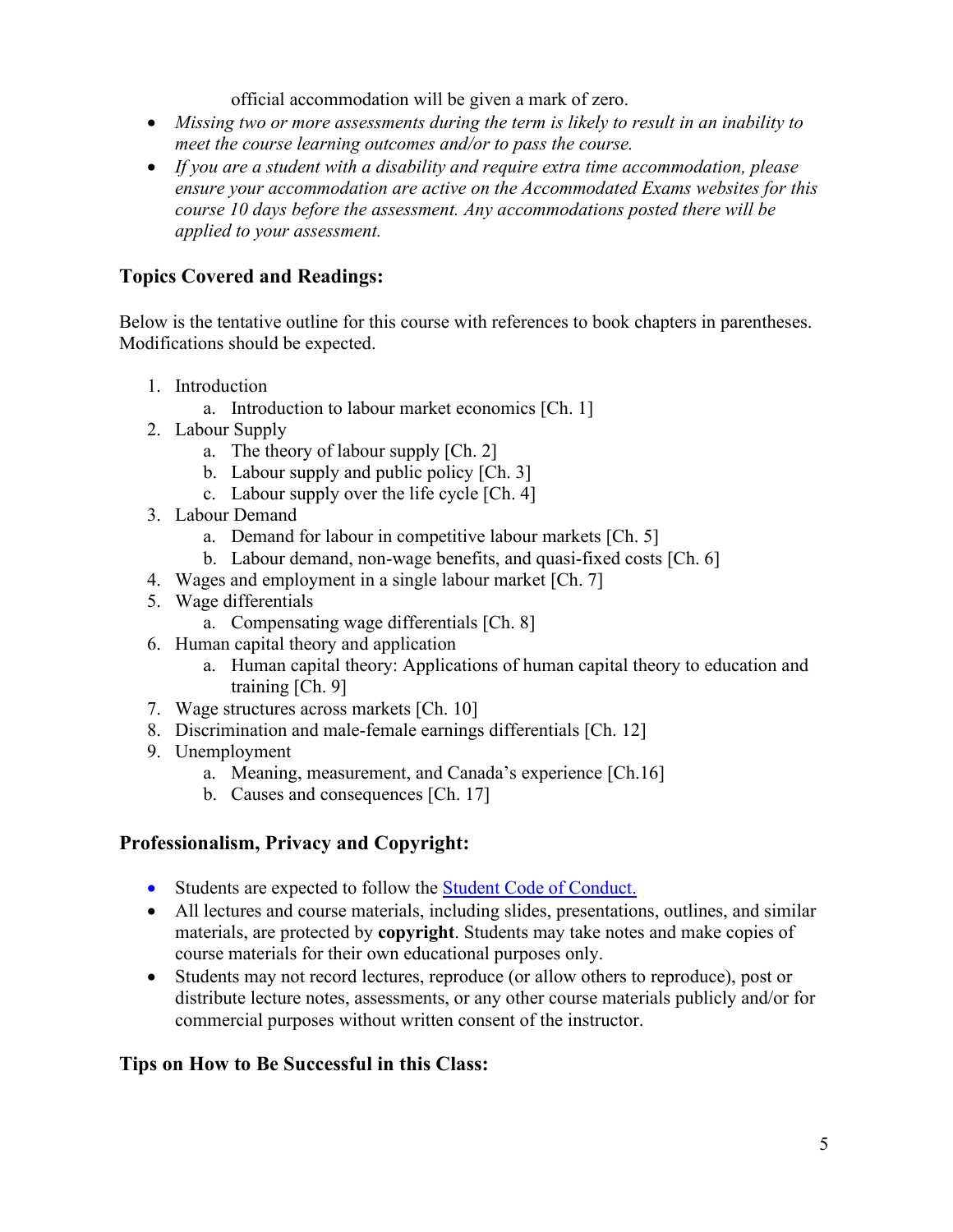Students in this class should understand the level of autonomy and self-discipline required to be successful.

- Make it a daily habit to log onto OWL to ensure you have seen everything posted to help you succeed in this class.
- Follow weekly checklists created on OWL or create your own to help you stay on track.
- Take notes as you go through the lesson material. Keeping handwritten notes or notes in a regular Word document will help you learn more effectively than just reading or watching.
- Connect with others. Try forming a study group and meet on a weekly basis for study and peer support.
- Do not be afraid to ask questions. If you have questions or are struggling with a topic, contact your instructor(s) and or teaching assistant(s).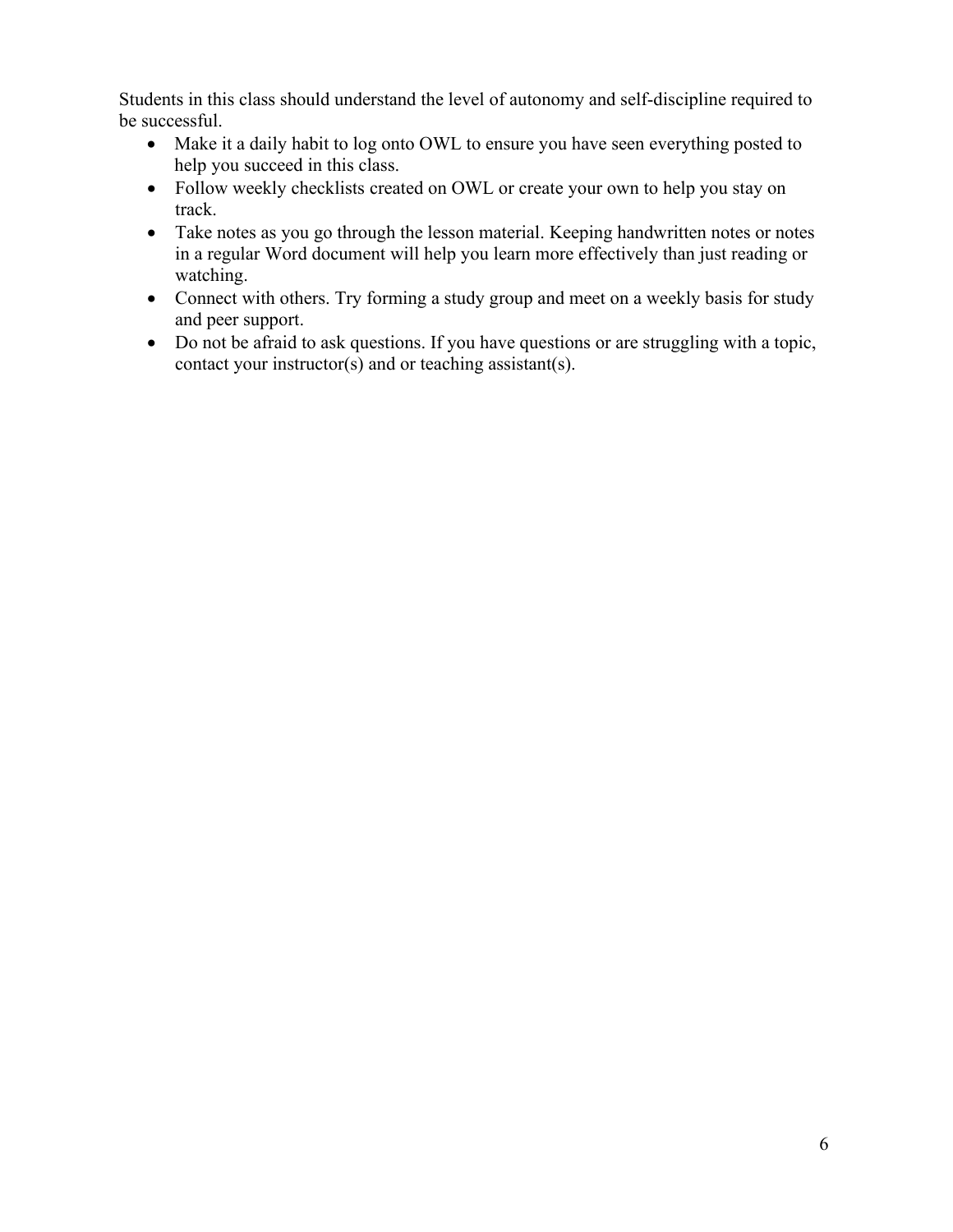#### **Please Note**

#### **Department & University Policies for Summer 2022**

The University expects all students to take responsibility for their own Academic Programs. Students should also check their registration to ensure they are enrolled in the correct courses.

- the current Western Academic Calendar at: [http://westerncalendar.uwo.ca.](http://westerncalendar.uwo.ca/) Claiming that 1. **Guidelines, policies, and your academic rights and responsibilities** are posted online in "you didn't know what to do" is not an acceptable excuse for not following the stated policies and procedures.
- 2. Students must familiarize themselves with the **"Rules of Conduct for Examinations"**  [http://www.uwo.ca/univsec/pdf/academic\\_policies/exam/administration.pdf.](http://www.uwo.ca/univsec/pdf/academic_policies/exam/administration.pdf)
- 3. **Cheating as an academic offence:** Students are responsible for understanding what it means to "cheat." The Department of Economics treats cheating incidents very seriously and will investigate any suspect behavior. Students found guilty will incur penalties that could include a failing grade or being barred from future registration in other Economics courses or programs. The University may impose further penalties such as suspension or expulsion.
- 4. **Plagiarism:** Students must write their essays and assignments in their own words. When taking an idea/passage from another author, it must be acknowledged with quotation marks where appropriate and referenced with footnotes or citations. Plagiarism is an academic offence (see Scholastic Discipline for Undergraduate Students in the Western Calendar at [http://westerncalendar.uwo.ca/PolicyPages.cfm?Command=showCategory&PolicyCategor](http://westerncalendar.uwo.ca/PolicyPages.cfm?Command=showCategory&PolicyCategoryID=1&SelectedCalendar=Live&ArchiveID=#Page_20)  [yID=1&SelectedCalendar=Live&ArchiveID=#Page\\_20\)](http://westerncalendar.uwo.ca/PolicyPages.cfm?Command=showCategory&PolicyCategoryID=1&SelectedCalendar=Live&ArchiveID=#Page_20).

Western University uses software to check for plagiarism and students may be required to electronically submit their work. Those found guilty will be penalized as noted in point 3.

- by staff. Students must submit assignments to the instructor. 5. It is a Department of Economics policy that **NO** assignments be dated, stamped or accepted
- 6. **Appeals**: University policies and procedures for appealing a mark can be found in the Student Academic Appeals section in the current Western Academic Calendar at: [http://westerncalendar.uwo.ca/PolicyPages.cfm?Command=showCategory&PolicyCategor](http://westerncalendar.uwo.ca/PolicyPages.cfm?Command=showCategory&PolicyCategoryID=1&SelectedCalendar=Live&ArchiveID=#Page_14)  [yID=1&SelectedCalendar=Live&ArchiveID=#Page\\_14.](http://westerncalendar.uwo.ca/PolicyPages.cfm?Command=showCategory&PolicyCategoryID=1&SelectedCalendar=Live&ArchiveID=#Page_14) **Please note the relevant deadlines.**

 instructions and use the appeal form shown in the above link. Department of Economics procedures for appealing a mark can be found here: [https://economics.uwo.ca/undergraduate/program\\_counselling/responsibilities\\_policies.ht](https://economics.uwo.ca/undergraduate/program_counselling/responsibilities_policies.html#appeals)  [ml#appeals.](https://economics.uwo.ca/undergraduate/program_counselling/responsibilities_policies.html#appeals) The Department will not consider an appeal unless an attempt has been made to settle the matter with the instructor first. Students who remain dissatisfied with the outcome may proceed to submit an appeal to [econugrd@uwo.ca.](mailto:econugrd@uwo.ca) Please follow the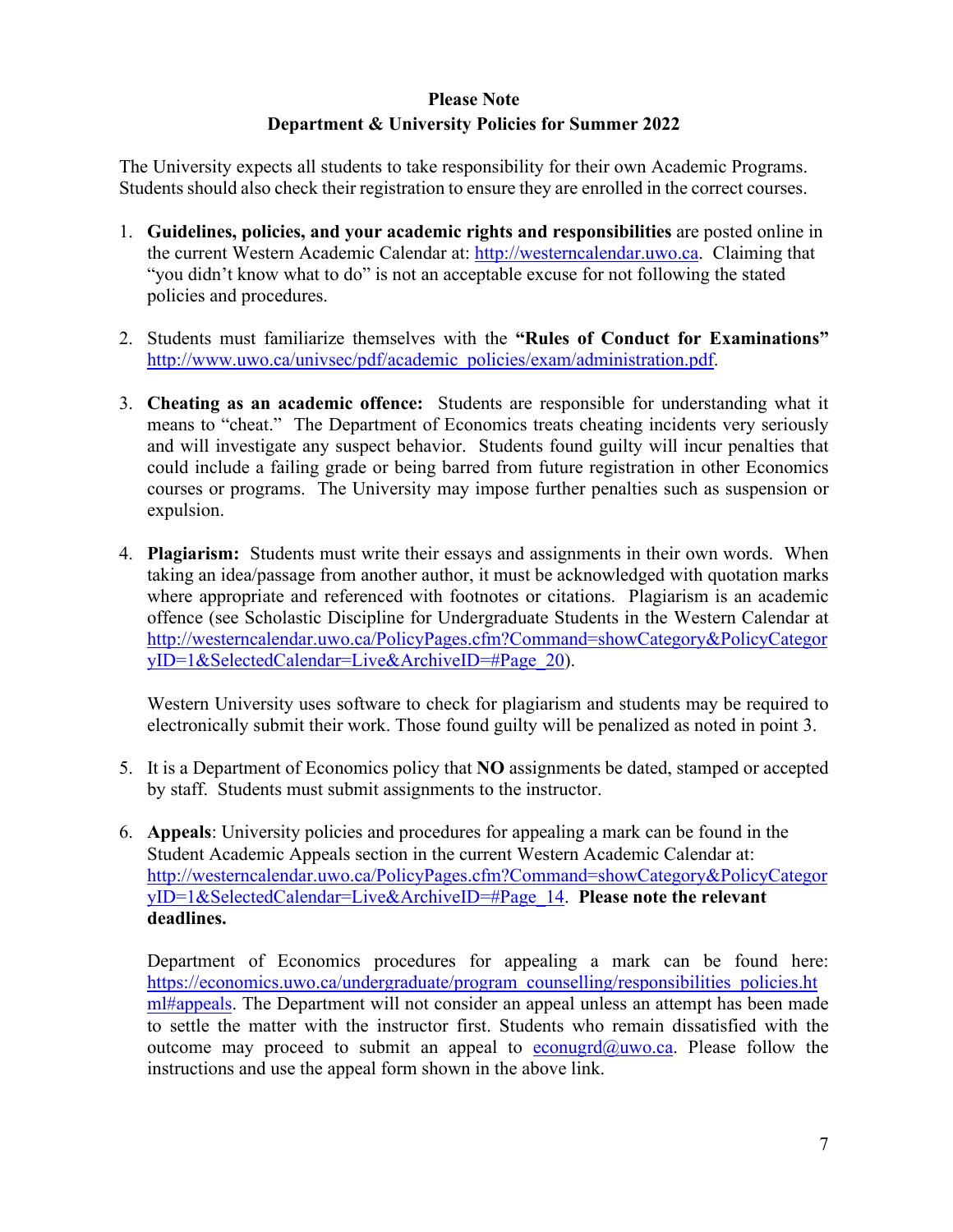- 7. **Systematic adjustments of a class grade distribution** (either up or down) can occur in Economics courses. The fact that grades have been adjusted is **not** grounds for an appeal.
- 8. Note the following **add and drop deadlines**:

| Deadline to <b>add</b> an intersession course:  | Tuesday May 17, 2022 |
|-------------------------------------------------|----------------------|
| Deadline to <b>drop</b> an intersession course: | Monday June 6, 2022  |

#### **Policy Regarding Makeup Tests and Final Examinations**

Faculty of Social Science policy states that oversleeping or misreading an exam schedule is NOT grounds for a makeup. This rule applies to midterm and final exams in the Department of Economics.

#### **Policies Regarding Academic Accommodation**

- The Faculty of Social Science's policies on academic accommodation are found at [https://counselling.ssc.uwo.ca/procedures/academic\\_consideration.html](https://counselling.ssc.uwo.ca/procedures/academic_consideration.html)
- • **Accommodation for Students with Disabilities:** Students with disabilities or see [http://academicsupport.uwo.ca/accessible\\_education/index.html](http://academicsupport.uwo.ca/accessible_education/index.html)), which provides recommendations for accommodation based on medical documentation or psychological and cognitive testing. The accommodation policy can be found here: accessibility challenges should work with Accessible Education (formerly SSD, Academic Accommodation for Students with Disabilities.
- • **Rewriting Exams and Retroactive Reweighting are NOT Permitted:** Students who proceed to write a test or examination must be prepared to accept the mark. Rewriting tests or examinations, or retroactive reweighting of marks, is **not** permitted. Self-Reported Absences cannot be used once a student has proceeded to start to write a test or exam.
- **Self-Reported Absences:** Students will have one opportunity during summer term to receive academic consideration if they self-report a missed assessment using the online is missed due to an absence of no more than 48 hours in duration, and the assessment for which consideration is being sought is worth 30% or less of the student's final grade. Students are expected to contact their instructors within 24 hours of the end of the period self-reported absence portal, provided the following conditions are met: the assessment of the self-reported absence, unless noted otherwise on the syllabus. Students are not able to use the self-reporting option in the following circumstances:
	- for exams scheduled by the Office of the Registrar (e.g., final exams)
	- absence of a duration greater than 48 hours
	- assessments worth more than 30% of the student's final grade
	- if the student has opened or started the test or exam
	- • if a student has already used the self-reporting portal twice during the fall/winter terms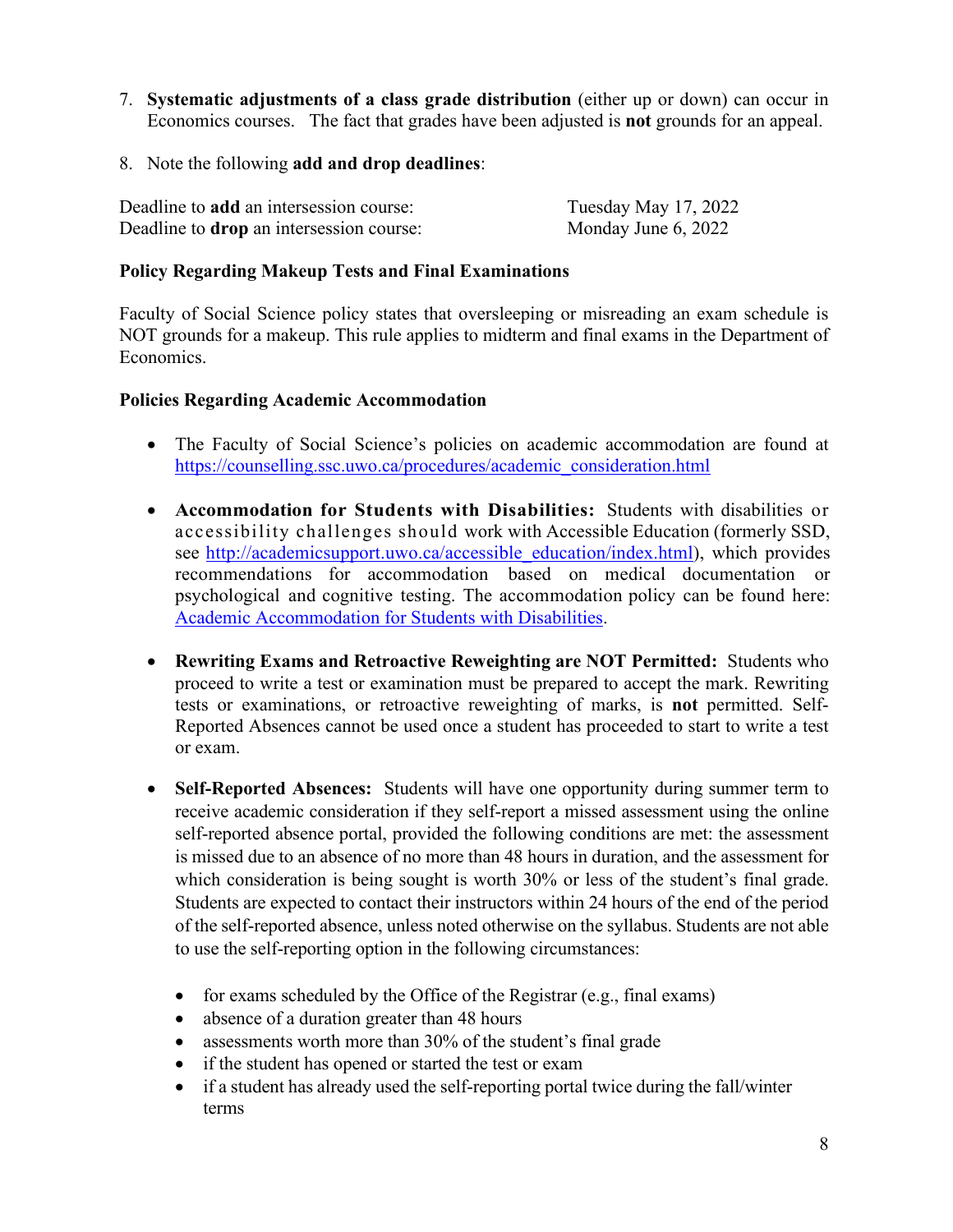If the conditions for a Self-Reported Absence are *not* met, students will need to provide documentation if there are compassionate grounds for the absence in question. Students about the relevant documentation. It is strongly recommended that students notify the instructor as soon as possible, ideally before the assessment, when they become aware a Student Medical Certificate (SMC) if the absence is medical or provide appropriate are encouraged to contact their Faculty academic counselling office for more information of an absence. University policy is that students must communicate with their instructors no later than 24 hours after the end of the period covered by the SMC or immediately upon their return from their documented absence. Failure to follow University policy and procedures may result in denial of academic accommodation and a grade of zero.

- 19 should complete the Self-Isolation Reporting Tool (SIRT). By using this, students are attesting that they must self-isolate as a result of direction obtained from a COVID-19 Counselling to assess your need for academic considerations. Students should note that this tool is intended for self-isolation due to COVID-19 only and those who complete this form will be expected to remain off-campus for at least five days. Students are expected to contact their instructors within 24 hours of the end of the period of their self-isolation period, unless noted otherwise on the syllabus. • **Self-Isolation Reporting Tool**: Students who are required to self-isolate due to COVID-Self-Assessment. The information entered on this tool will be used by Academic
- • **Documentation for Accommodation:** Individual instructors are not permitted to receive documentation directly from a student, whether in support of an application for consideration on medical grounds or for other reasons. **All required documentation for absences that are not covered by the Self-Reported Absence Policy must be submitted to the Academic Counselling office of a student's Home Faculty.**
- **Western University policy on Consideration for Student Absence** is available here: Policy on Academic Consideration for Student Absences - Undergraduate Students in First Entry Programs.
- **Student Medical Certificate (SMC):** This form is available here: [http://www.uwo.ca/univsec/pdf/academic\\_policies/appeals/medicalform.pdf](http://www.uwo.ca/univsec/pdf/academic_policies/appeals/medicalform.pdf)
- • **Religious Accommodation:** Students should consult the University's list of recognized religious holidays and should give reasonable notice in writing, prior to the holiday, to the Instructor and an Academic Counsellor if their course requirements will be affected by a religious observance. Additional information is given in the Western Multicultural Calendar.

 **Policy Regarding Class Attendance and Engagement:** If the instructor deems a student's attendance or engagement in the class to be unsatisfactory, that student may be prohibited from writing the final examination. Examples of unsatisfactory class engagement include frequent absences from an in-person or synchronous online class, lack of assignment submissions, and inadequate use of online course materials. Instructors who intend to make use of this policy will notify the student in advance.